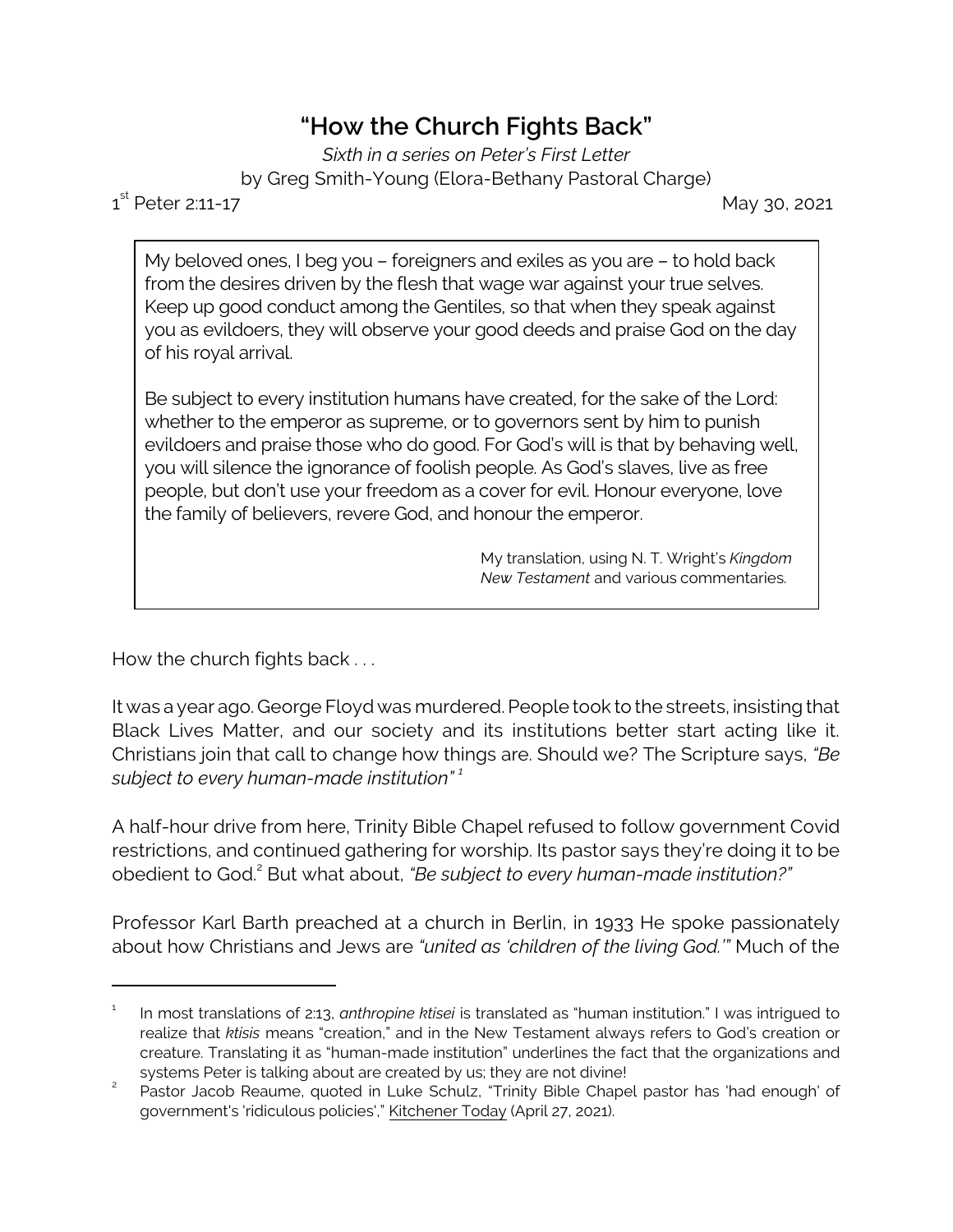congregation walked out. After, Barth folded his sermon into an envelope, and mailed it to Chancellor Adolf Hitler. Had this great theologian not heard that we are to *"Be subject to every human-made institution?"*

Peter, whose letter this comes from, was executed on government orders. Was he having second thoughts about what he wrote? *"Be subject . . . to the emperor as supreme and governors sent by him."* 

Pontius Pilate was one of those governors. He commanded that Jesus' tomb be secured shut. God broke that court order, and broke the tomb open.

There have been, are, and will always be authorities, institutions, systems, and laws that are murderous, tyrannical, or with which we disagree deeply. Do we fight back? Fight back, when are told to *"be subject"* to them?

II

We can vote, write letters, support parties, put up signs, get in arguments online. We can run for office. Yes, things should be more democratic, more transparent, more equitable, more honest. We assume it should be better.

What we assume, Peter never even imagined. Nor had anyone he was writing to.

Nero ruled the empire from Rome. He was quite popular, especially with working people, and especially in the empire's eastern provinces. In places like what is now Turkey, where Peter is writing to, emperors were worshipped as divine. You offered sacrifices, said prayers, and went to festivals to the emperor. Everyone did. $3$  It was about loyalty, keeping the peace, and the welfare of the empire.

*But these Christ-people? "Christ" means king, and they're not talking about Caesar. Their "King Jesus" was a nobody who was executed by one of Caesar's governors. Many of these new "Christ-ians" are our friends, neighbours, family. They did worship and were loyal to Caesar Nero. Now, no! It's Jesus! Crazy! Treason?* 

These Christians are under a lot of pressure, suspected of disloyalty, undermining

<sup>3</sup> Jews were, of course, an exception. Their refusal to worship the emperor led to conflicts with the authorities. Generally, however, a compromise held, and Jews were allowed to offer sacrifices and prayers to God *for* the emperor, not to the emperor himself. When the Christian movement was largely a Jewish group, this compromise held. However, when Gentiles started becoming Christians, they were not covered by this exception and conflict ensued.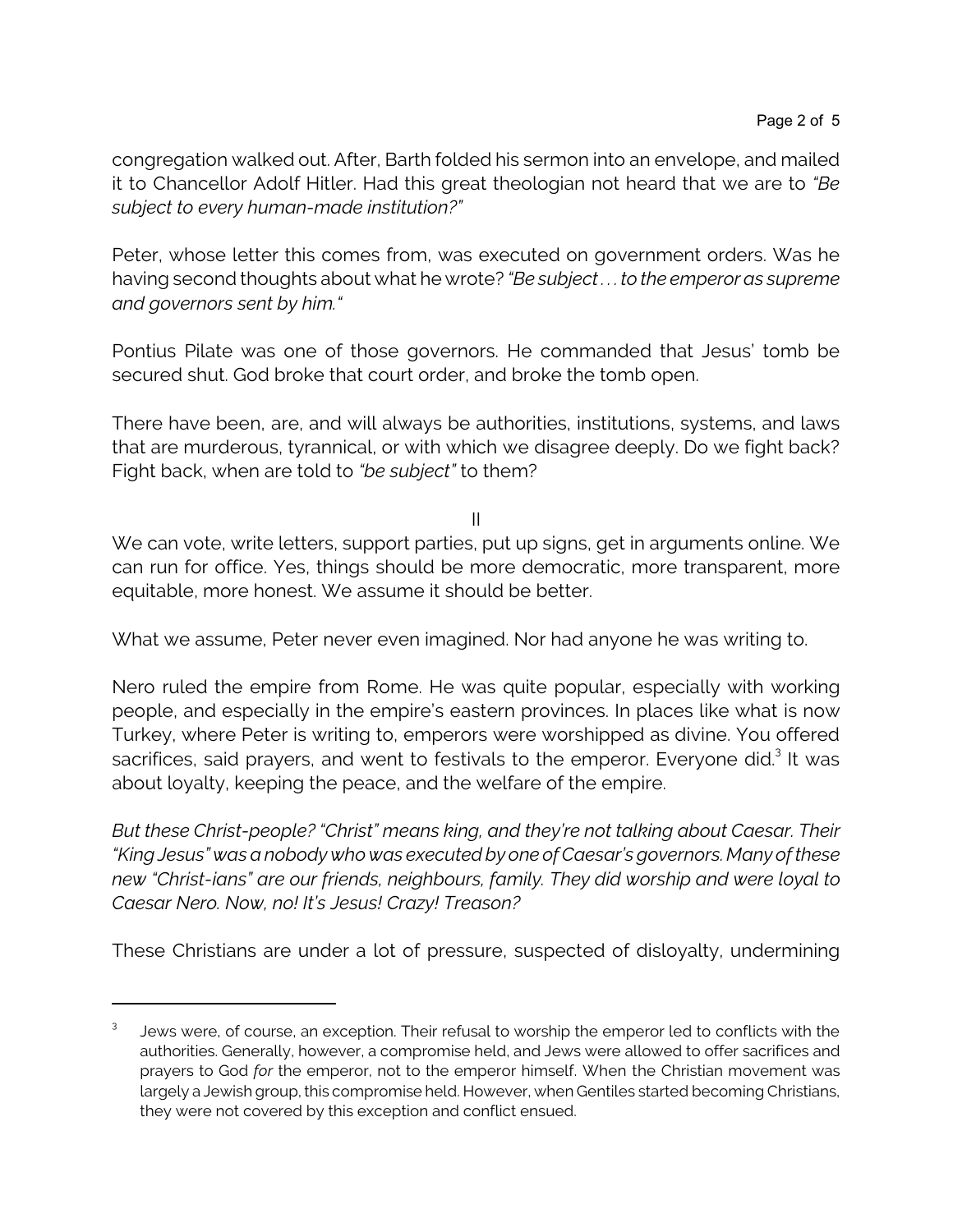community and family values, subverting the institutions that keep society stable and safe.

The empire is striking. Does the church strike back?

III Peter starts with this: steer clear of "fleshy desires."

I hear "flesh," and I think of "birds and bees" stuff. Flesh — the Greek word is *sarx —* it basically means our physical selves and our human nature. Our *sarx* selves are weak, perishing, and corruptible. So we get trouble, in all sorts of ways. But nothing Peter says here suggests the things that worked up the Church Lady on Saturday Night Live.<sup>4</sup>

Remember, Peter is talking about when following Jesus puts us in conflict with authorities, institutions, systems. If you're being mistreated, scorned, and persecuted . . . when there is injustice . . . what fleshy desires would tempt you?

Get back at them. Fight fire with fire. Throw accusations to bat back theirs. Insult. Dehumanize. Mock. Meet unjust violence with righteous violence. Try to destroy my opponents, if not their lives then their reputations. Live out my revulsion by being revolting. Tell lies to serve a greater truth.

Tempting? But what *they're* doing, how wrong *they are*, how evil! Yes, they might be. Those fleshy desires, though, they grow in me. $^5$ 

How do you react inside, when you see a politician you dislike? Yah, even *that* one.

Because we belong to Jesus, we will do politics differently. Stay clear of fleshy desires.

 $IV$ 

Then Peter says to them, *"Be subject to every human-made institution."* He singles out the emperor and his governors in particular.

<sup>4</sup> [https://en.wikipedia.org/wiki/The\\_Church\\_Lady](https://en.wikipedia.org/wiki/The_Church_Lady)

<sup>5</sup> Douglas Harink writes: "The people of God are called to abstain from the desires of the flesh that found the politics of violence. They are also called to resist *their own* temptation to vengeance when they are mistreated, scorned, and persecuted. Despite their being wrongly maligned as evildoers, they are nonetheless called not to mount a revolt in kind against the enemy, nor to repay evil for evil, but rather to enact a wholly other politics, the politics of the good (a 'good way of life' and 'good works'; 2:13) rooted in an generated by the goodness and power of God." 1 & 2 Peter, Brazos Theological Commentary on the Bible (Grand Rapids MI: Brazos, 2009), 74.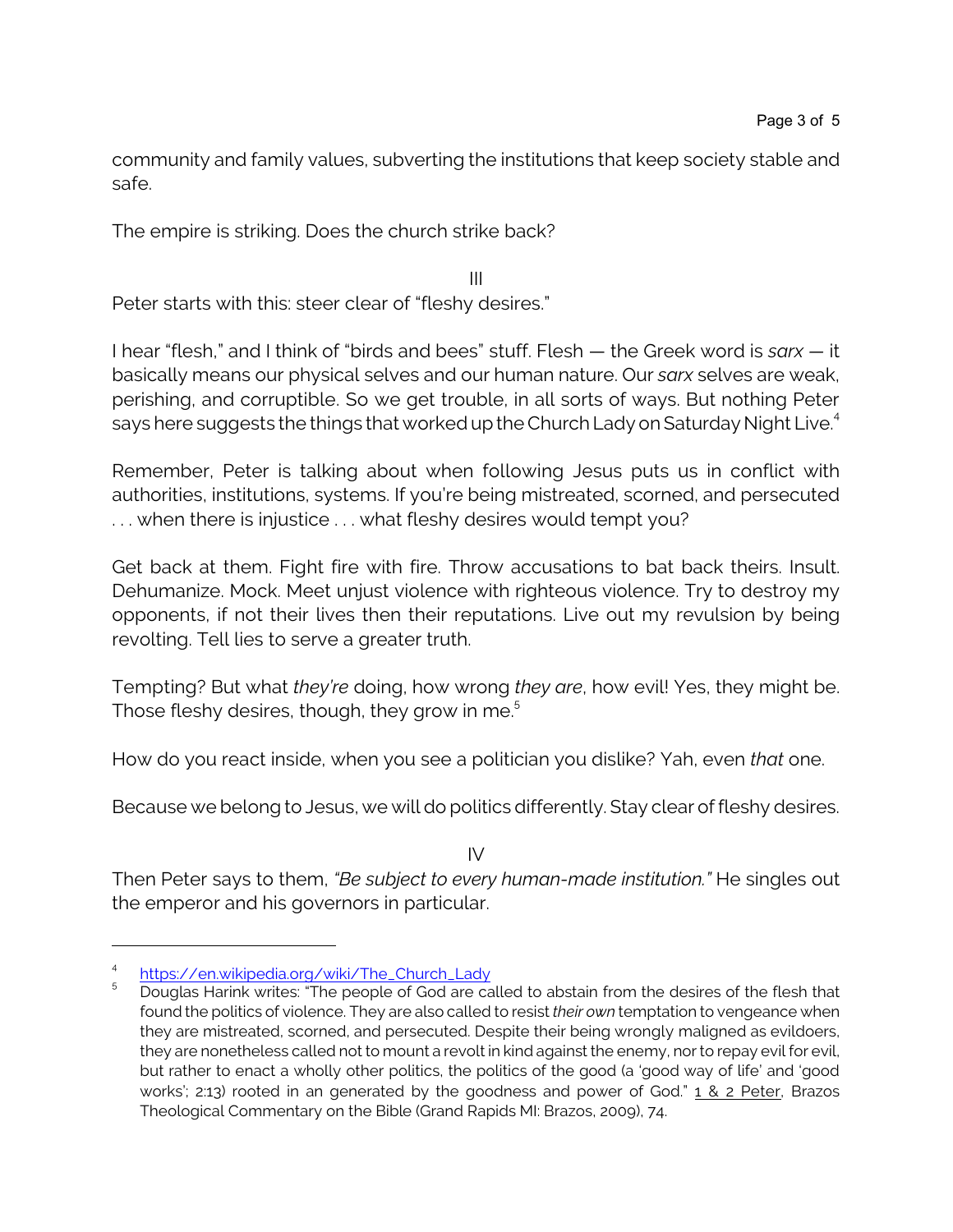Of course, they already are. They are subject to the emperor. Peter is not telling them something new. But how should they live this "subject status" while belonging to Jesus?

Worship the emperor? Nope! Nero is not divine. Only God is worth worshipping. They can "honour the emperor" and should. We must "honour everyone." Everyone has value. Treat them well, including the emperor.

Peter wants them to show their neighbours and rulers that they are not traitors or subversive.<sup>6</sup> Accusations will still come, but make sure your actions make them untrue.

We are not much different from them. We *are subject* to governments and laws. So, *be subject*. Authorities are important. They protect the weak against the powerful, guide (and sometimes enforce) how we live together. At least, they should.

What about when they do not?

"Being subject" does not mean total loyalty, nor silence in the face of injustice. $7$ 

V Peter says something else. I almost missed it.

## *As God's slaves, live as free people, but don't use your freedom as a cover for evil.*

These people knew about slavery. Some of them were enslaved. (We'll get into that next week.) Whether they are slaves, free, or citizens however, they now belong to God because of Jesus Christ. When we belong to God, who is so perfectly good, we are truly free to live as God's people in this world.

We honour the authorities, as we honour everyone. We pray for them: for their success and well-being, for wisdom, careful stewardship of the powers they hold, and that their actions will mesh with God's shalom-peace, a society where everyone flourishes.

We act well in our communities. We follow laws in their spirit as well as their letter,

<sup>6</sup> Ibid.

<sup>7</sup> John Elliott writes that, "in regard to the civil realm, urging subordination is hardly a call to 'loyalty' . . . In this context being subordinate to the emperor and his governors is to respect his authority and show him the honor due all persons (v.17) — nothing more and nothing less." Quoted in Dennis R. Edwards, 1 Peter, The Story of God Bible Commentary (Grand Rapids MI: Zondervan, 2017), 106.